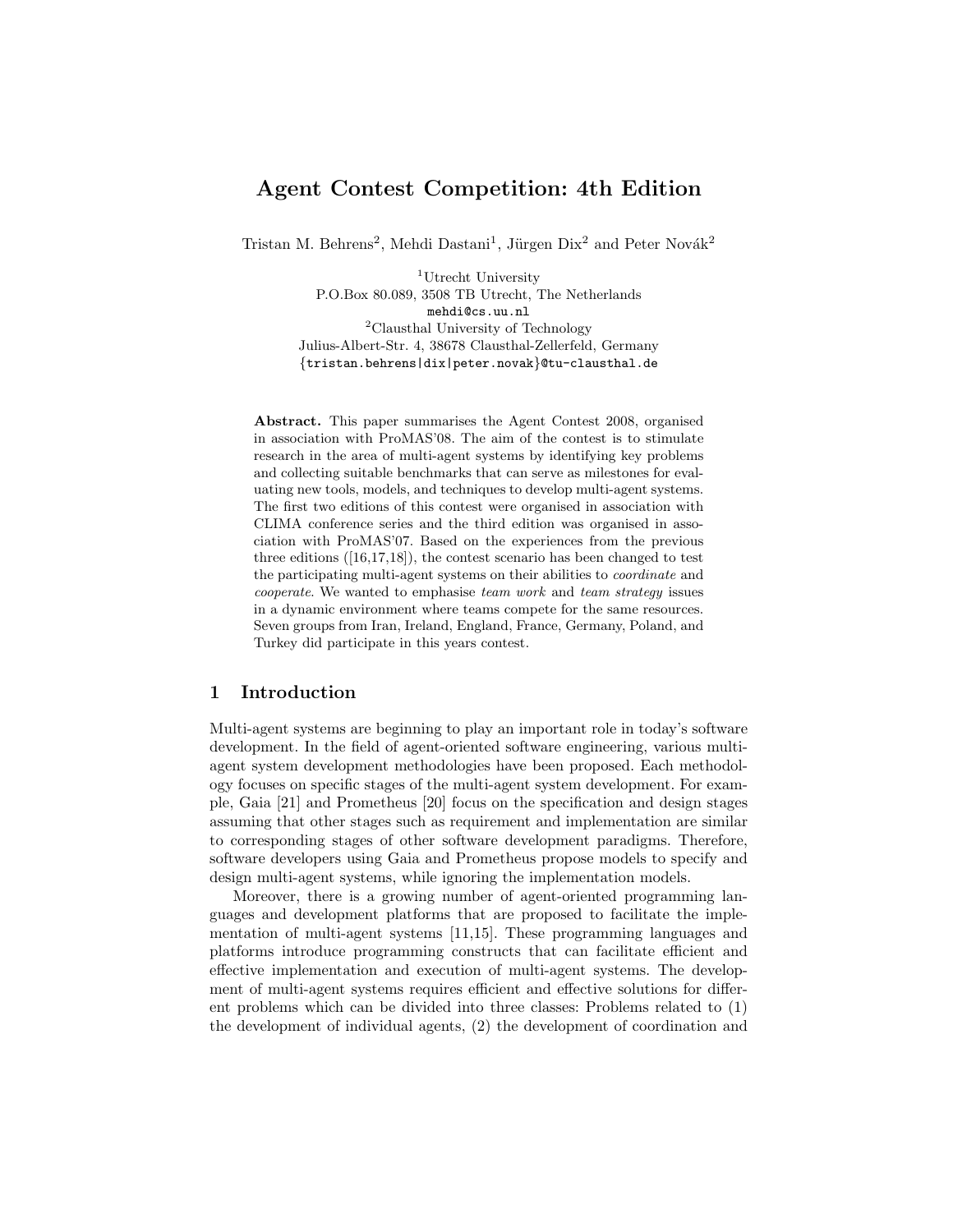cooperation mechanisms to manage the interactions between individual agents and team work, and (3) the development of the shared environment in which agents perform their actions.

Typical problems related to individual agents are how to specify, design and implement issues such as autonomy, pro-active/reactive behaviour, perception and update of information, reasoning and deliberation, and planning. Typical problems related to the interaction of individual agents are how to specify, design and implement issues such as communication, coordination, cooperation, negotiation, and team working. Finally, typical problems related to the development of their environment are how to specify, design and implement issues such as resources and services, agents' access to resources, active and passive sensing of the environment, and realizing the effects of actions.

This competition started as an attempt to stimulate research in the area of multi-agent systems by

- 1. identifying key problems in developing multi-agent systems, and
- 2. evaluating state-of-the-art tools, models, and techniques in the field of multiagent systems.

While there already exist several competitions in various areas of artificial intelligence (theorem proving, planning, Robo-Cup, Games, etc.) and, lately, also in specialised areas in agent systems (Trading Agent Competition (TAC) [1] and AgentCities competitions [2]), the emphasis of this contest is on the use of existing tools, models, and techniques that are proposed to develop multiagent systems  $([11,10,12,13,14,19]$ . In particular, we aim at evaluating existing approaches for the development of multi-agent systems where individual agents cooperate with each other to solve a task. In this respect, issues such as team working, team strategy, interaction with dynamic environment, modeling the environment, limited perception, uncertain action effects, reasoning and planning, and learning are essential.

The previous editions of this contest were organised in cooperation with CLIMA and ProMAS workshop series. The scenario from this year is changed in order to put the participating multi-agent systems under a test with respect to coordination, cooperation, and team working issues in a dynamic environment where teams of agents compete for the same resources.

# 2 Scenario Description

The competition task consisted of developing a multi-agent system to solve a cooperative task in a dynamically changing environment. The environment of the multi-agent system (see also [9]) is a grid-like world where agents can move from one cell to a neighbouring cell. In this environment, herds of cows can appear and move around in the environment showing swarm-like behavior. Participating agent teams are expected to explore the environment, avoid obstacles and compete with another agent team to get most cows. The agents of each team can coordinate their actions in order to control the movement of herds and move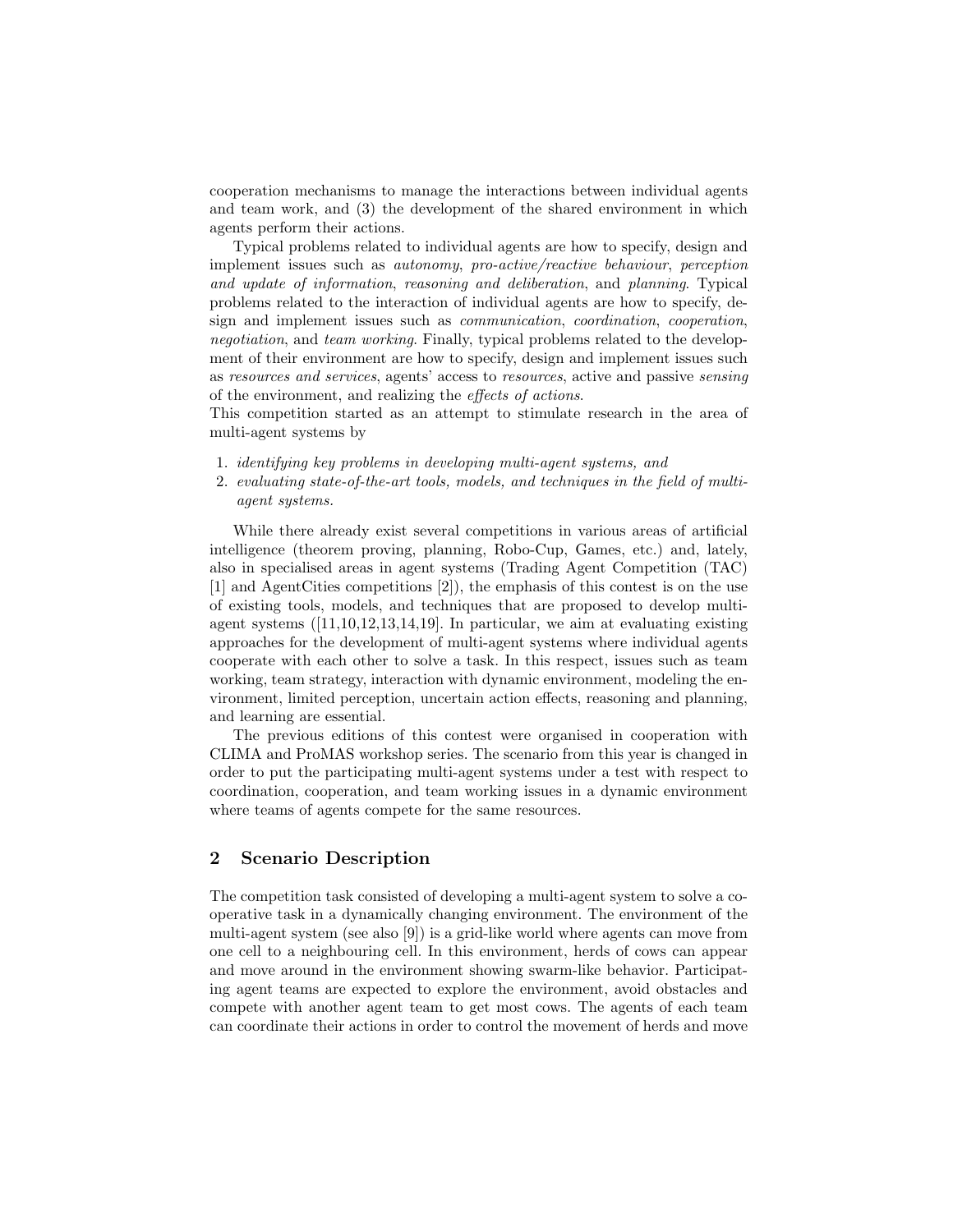as much cows as possible to their own corral. Agents have only a local view on their environment, their perceptions are incomplete, and their actions can fail.

There were seven teams participating in the competition:

- Jason from the ENS Mines of Saint Etienne, France, and University of Durham, UK,
- SHABaN from the Iran University Of Science and Technology,
- Jadex from the Hamburg University of Applied Sciences,
- Bogtrotters from the University College Dublin, Ireland,
- Krzaczory from the, Polish Academy of Sciences,
- KANGAL from the Bogazici University, Istanbul, Turkey, and
- JIAC-TNG from the Technische Universität Berlin, Germany.

Each team competed against all other teams in a series of matches in parallelised tournaments on three servers. Each match between two competing teams consisted of three simulations. A simulation between two teams was a competition between them with respect to a certain starting configuration of the environment. Winning a simulation yielded three points for the team, a draw was worth one point and a loss resulted in zero points. The winner of the whole tournament was evaluated on the basis of the overall number of collected points in the matches during the tournament. In the case of an equal number of points, the winner would have been decided on the basis of the absolute number of collected cows. Details on the number of simulations per match and the exact structure of the competition has been published prior to the Contest on the official Agent Contest 2008 website at http://cig.in.tu-clausthal.de/ agentcontest2008/.

#### 2.1 Technical Description of the Scenario

In the contest, the agents from each participating team were *executed locally* (on the participant's hardware) while the simulated environment, in which all agents from competing teams performed actions, was run on the remote contest simulation server run by the contest organisers. The interaction/communication between agents from one team were managed locally, but the interaction between individual agents and their environment (run on the simulation server) took place via Internet. Participating agents were connected to one of the simulation servers that did provide the information about the environment. Each agent from each team connected to and communicated with the simulation server using TCP protocol and messages in XML format.

During the initial phase<sup>1</sup> agents from all competing teams connected to the simulation servers, identified and authenticated themselves and got general match information. At the announced start time of the tournament, the simulation servers were on-line and the agents from participating teams were able to connect to it. After a successful initial handshake during which agents identified

<sup>&</sup>lt;sup>1</sup> The contest organisers contacted participants before the actual tournament and provided them the IDs necessary for identification of their agents for the tournament.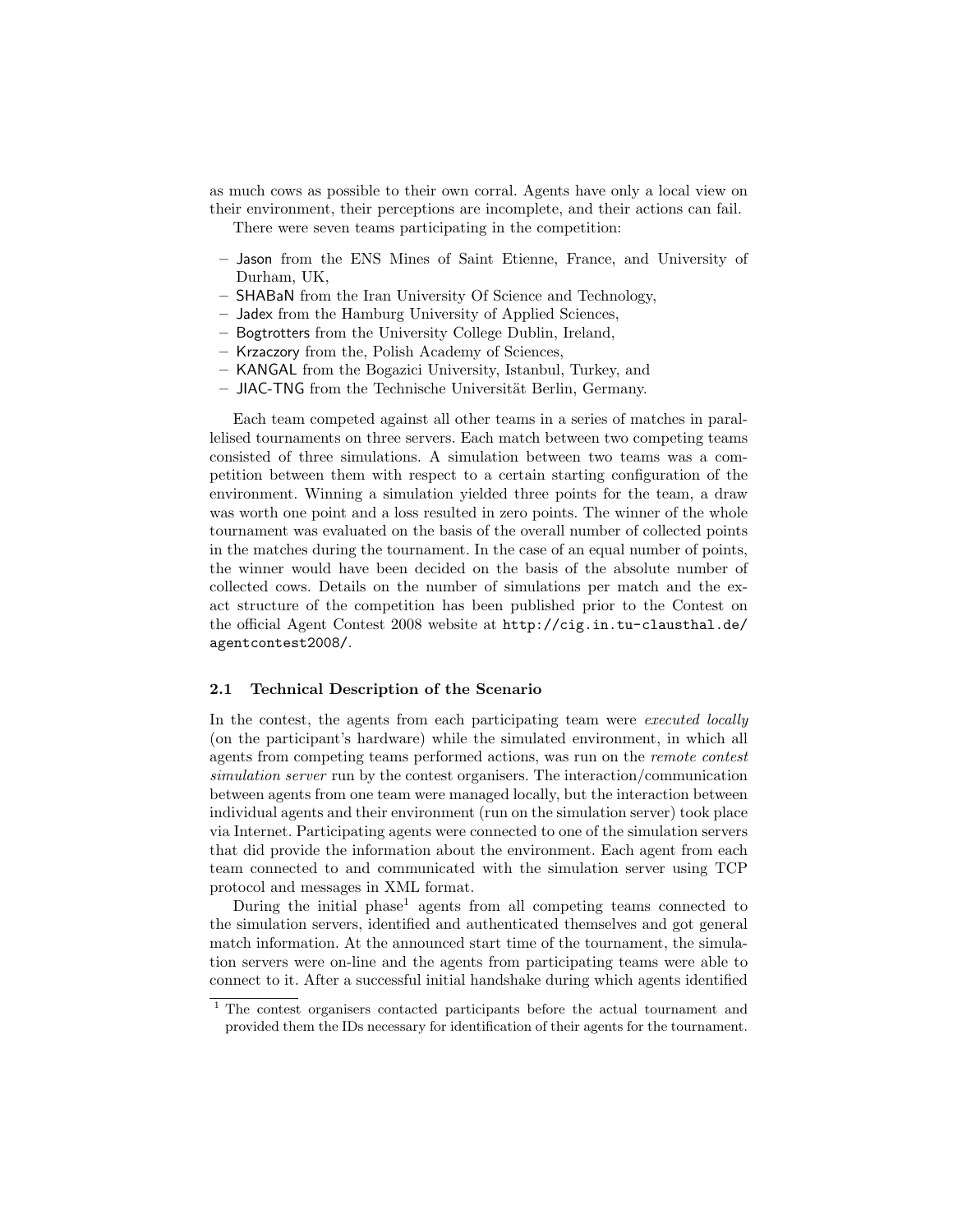themselves by their IDs and received acknowledgment from the servers, they waited for the simulation start. The initial connecting phase took a reasonable amount of time in order to allow agents to be initialised and getting connected (15 minutes).

The simulation servers controlled the competitions by selecting the competing teams and managing the matches and simulations. In each simulation, a simulation server, in a cyclic fashion, provided sensory information about the environment to the participating agents and expected their reactions within a given time limit. Each agent reacted to the received sensory information by indicating which action (including the skip action) it wants to perform in the environment. If no reaction was received from the agent within the given time limit, the simulation server assumed that the agent performed the skip action. Agents had only a local view on their environment, their perceptions were incomplete, and their actions can fail. After a finite number of steps the simulation server stopped the cycle and participating agents received a notification about the end of a simulation. Then the server started a new simulation possibly involving the same teams.

### 2.2 Team, Match, and Simulation

An agent team consisted of six software agents with distinct IDs. There were no restrictions on the implementation of agents, although we encouraged the use of approaches based on state-of-the-art tools, methodologies and languages for programming agents and multi-agent systems, as well as the use of computational logic based approaches. The tournament consisted of a number of matches. A match was a sequence of simulations during which two teams of agents competed in several different settings of the environment. For each match, the server 1) picked two teams to play it and, subsequently, 2) started the first simulation of the match. Each simulation in a match started by notifying the agents from the participating teams and sending them the details of the simulation. These included for example the size of the grid, the corral position, the number of steps the simulation will perform, etc. A simulation consisted of a number of simulation steps. Each step consisted of 1) sending a sensory information to agents (one or more) and 2) waiting for their actions, and 3) processing agents' replies and calculating the next state of the environment. As mentioned above, in the case that an agent did not respond within a timeout (specified at the beginning of the simulation) by a valid action, it was considered to perform the skip action in the given simulation step.

### 2.3 Environment objects

The (simulated) environment was a rectangular grid consisting of cells. The simulated environment contained two corrals—one for each team—which serve as a location where cows should be directed to. Each cell could contain either nothing, an agent, a cow or an obstacle. If a cow entered a corral it was removed.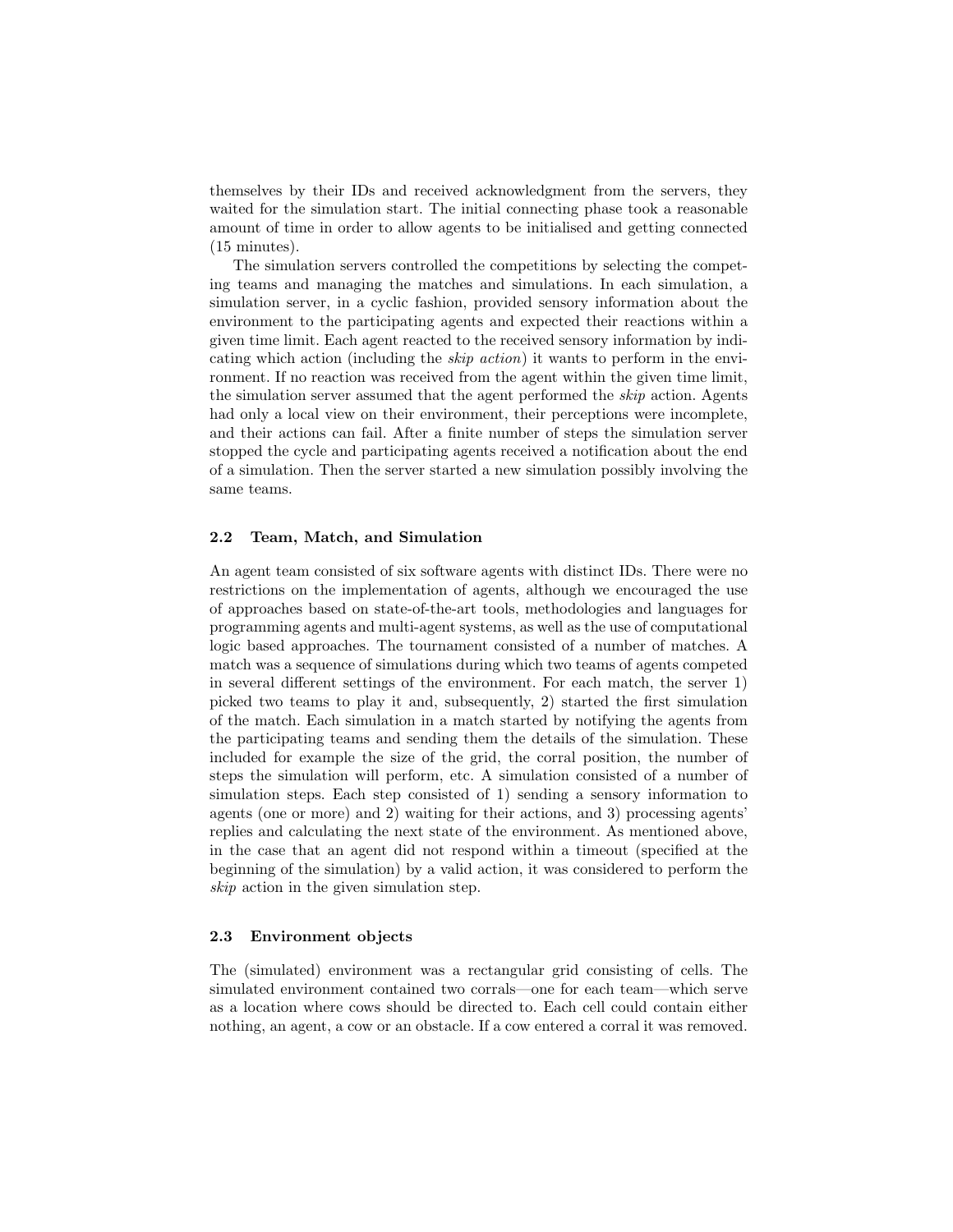Agents could enter the corrals without effect. All three maps were hand crafted for the particular scenario.

### 2.4 Actions and perceptions

At the start of each simulation the agents received the details of the environment:

- simulation ID,
- opponent's ID,
- grid size,
- corral position and size, and
- number of steps the simulation will last.

Agents were located in the grid and the simulation server provided each agent with the following information in each step:

- information about the cells in the visibility range of the agent (including the one agent stands on),
- the agent's absolute position in the grid,
- the current simulation step number,
- the number of caught cows and
- the deadline for responding.

If two agents were standing in each other's field of view, they were able to recognise whether they are enemies, or they belong to the same team. Also, individual cows were identifiable.

All perceptions except for the agent's and the corral's position were subject to be "forgotten" by the server, whereas the server never gave wrong information.

Agents were allowed to perform one action in a simulation step. The following actions were allowed:

- $-$  skip the agent does nothing,
- $north$  the agent moves to the north,
- $-$  *northeast* the agent moves to the northeast,
- $east$  the agent moves to the east,
- $-$  southeast the agent moves to the southeast,
- $-$  south the agent moves to the south,
- $-$  southwest the agent moves to the southwest,
- $west$  the agent moves to the west,
- $-$  *northwest* the agent moves to the northwest.

All actions, except the skip action, could fail. The result of a failed action is the same as the result of the skip action. An action can fail either because the conditions for its successful execution are not fulfilled or because of the information distortion.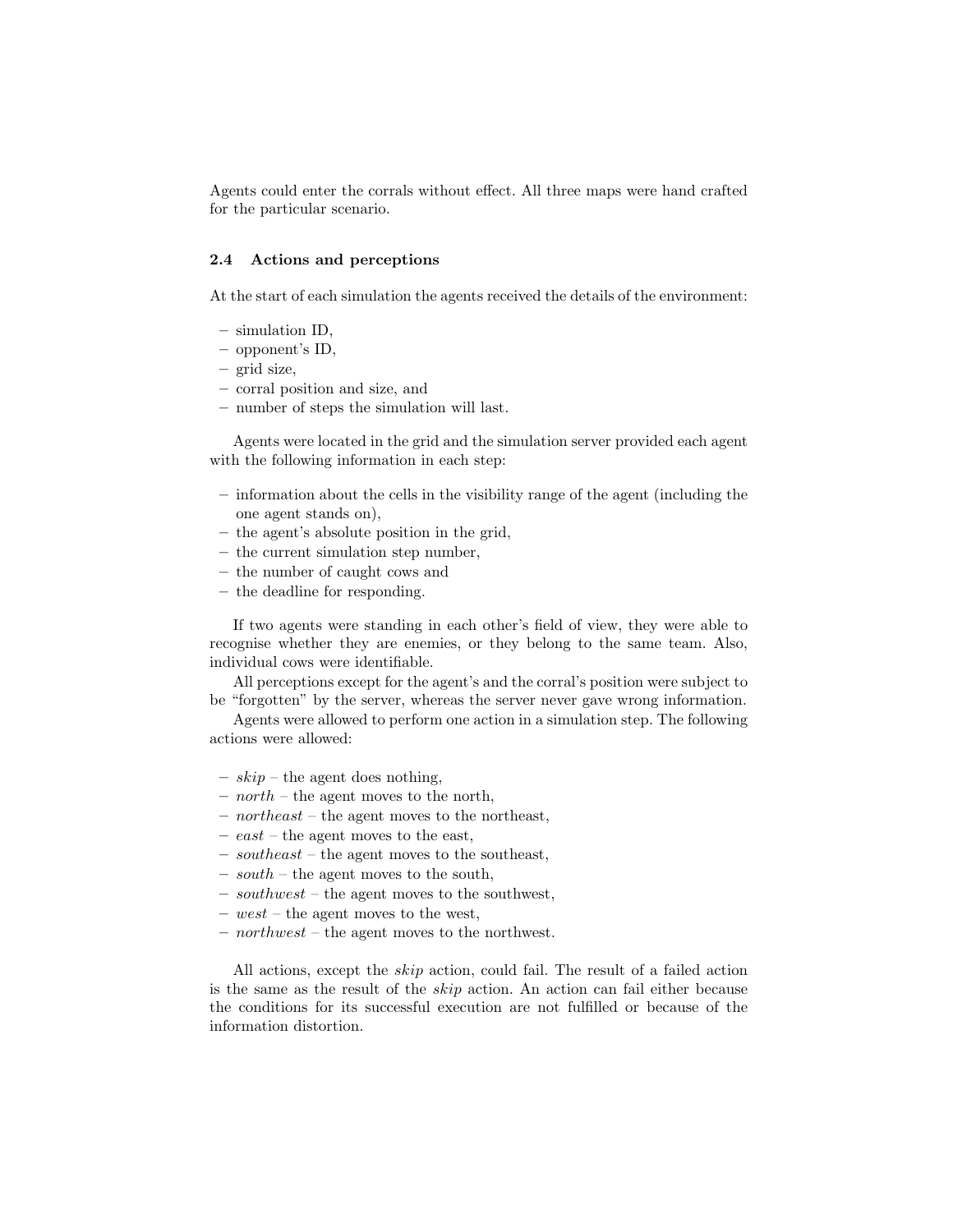#### 2.5 Cow Movement Algorithm

Cows are simple creatures. They tend to move away from cells that they do not like and to move towards cells they do like. Cows want to move away from agents and trees. On the other hand, they are attracted by empty spaces and they want to stay close to other cows, however not too close. Cows have the tendency to form herds, which tend to be tighter in times when the animals are scared by cowboys.

The cows have two fixed visibility ranges. Cows are attracted to other cows that are in the visibility-square and not too close and they are repelled by cows that are too close.

Cows are slower than agents. Each cow only moves every three steps. Our simulation ensures that all cows do not move in the same step using a simple algorithm.

The direction in which a cow will move in the next step is determined by calculating a weighted linear-combination of the distance-vectors to visible cells, with weights respective to the content of the cells. Cows do not move if the resulting vector is zero. See [9] for technical details about cow movements.

### 2.6 Final Phase of the simulation

In the final phase, the simulation server sent a message to each agent allowing them to disconnect from the server. By this, the tournament was over.

## 3 Submission

The participation in this contest consisted of two parts. Participants first submitted the description of analysis, design and implementation of a multi-agent system for the above application. We encouraged the use of existing state-ofthe-art multi-agent system methodologies to describe the systems. For the description of the implementations, the participants were asked to explain how the design is implemented. This could be done by explaining, for example, which programming language, platform, tools, and techniques are used to implement the multi-agent system. All teams, except the one from Turkey, provided submissions that are included in this volume.

The second part of the contest was the actual participation in the tournament by means of an (executable) implementation of a multi-agent system. The agents from each participating systems (agent teams) were executed locally (on the participant's hardware) while the simulated environment, in which all agents from competing teams perform actions, was run on a remote contest simulation server. Interaction/communication between agents from one team has been managed locally, but the interaction between individual agents and their environment (run on the simulation server) was via Internet.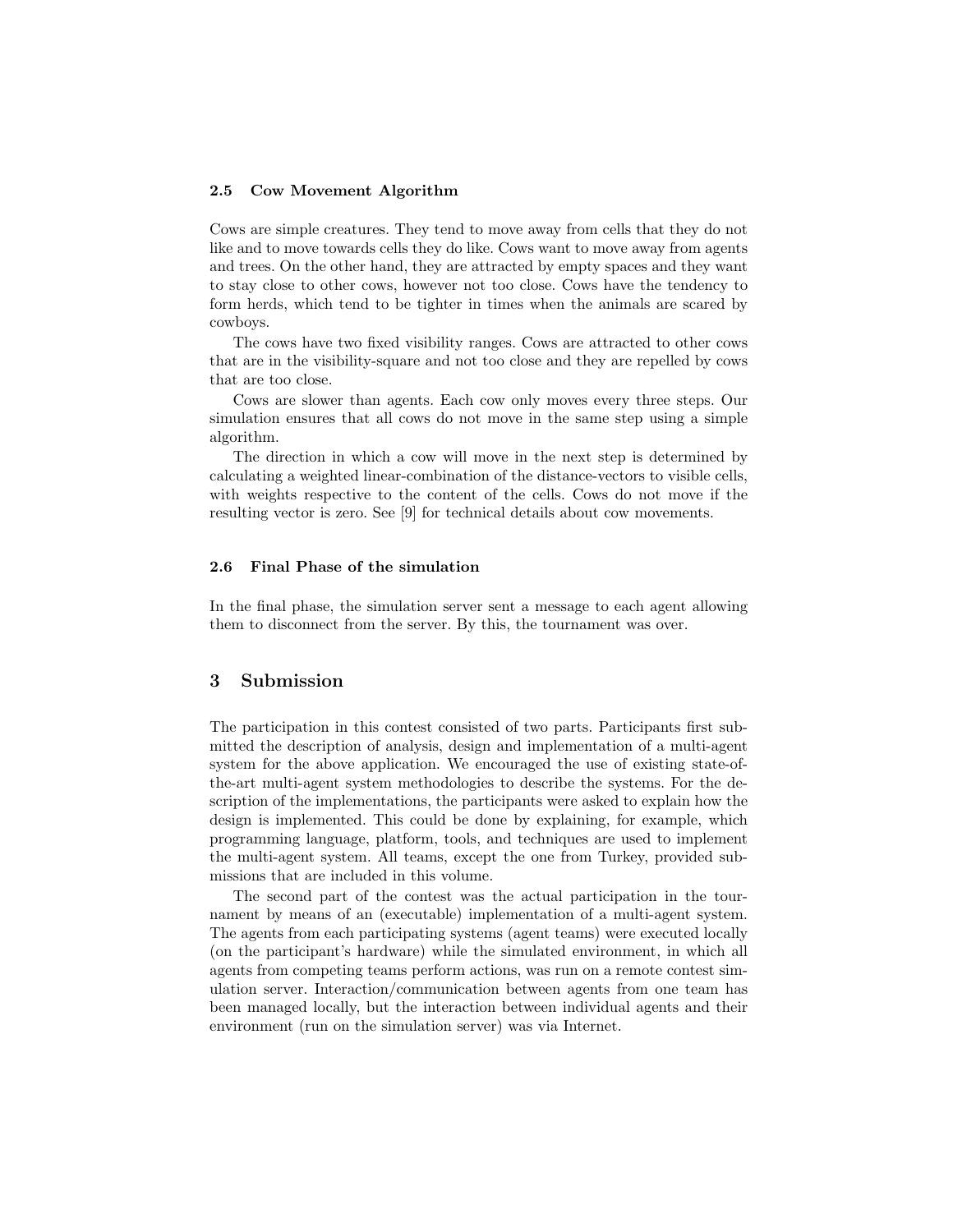#### 3.1 Received Submissions

For the 2008 edition of the Contest we initially received 9 submissions from 7 countries from all around the globe with a majority from Europe: JIAC-TNG [5] (Germany), Jadex [6] (Germany), SHABaN [7] (Iran), Krzacory [3] (Poland), Jason [8] (France/United Kingdom), Bogtrotters [4] (Ireland), KANGAL (Turkey), FLUX (Germany) and CSIRO (Australia). Shortly before the Contest launch, the teams CSIRO and FLUX withdrew due to technical and organizational issues in the development team, thus leaving finally 7 teams to compete in the Contest. Detailed descriptions of the submissions (except for KANGAL team) are included in this volume.

In comparison to the last editions, in this year's Contest we could observe a rise of using more formal approaches to system analysis and design. Four teams (JIAC-TNG, Jadex, Jason and Bogtrotters ) used a state-of-the-art methodology to devise the multi-agent system architecture of their team. One team (SHABaN) used a MAS prototyping language to evaluate their early designs. Finally the teams KANGAL and Krzacory used either ad-hoc design, or their approach was partly based on a utility function optimization technique.

Almost all the teams came up with a design using two generic role types for their agents: herders and explorers. However, the resulting designs differ in coordination techniques as well as approaches to MAS organisation and roleassignment. According to the agent coordination the approaches can be divided into two groups: those using a rather decentralised approach (JIAC-TNG, Jason and Bogtrotters) and teams with a single centralised coordination entity/agent (Jadex, SHABaN and Krzacory).

The centralised approaches used the main coordinator/master agent for steering the agents in the teams, however it can be observed that anyway all these approaches left a significant part of the autonomous acting and decision making on single agents (e.g. obstacle avoidance, exploration strategy, etc.). Unlike in the previous Contest editions, this year we did not see a truly centralised approach - a one in which agents lack autonomy and are completely directed by the team managing agent.

The approaches employed by the teams without a centralised control and MAS organisation varied from using auctions for assignment a role in a team to particular agents (Bogtrotters) to sharing intentions among agents in a team (JIAC-TNG).

We observe also an interesting trend in approaches to agent navigation in the environment. It seems that more and more teams employ the  $A^*$  algorithm to search for shortest paths in the map of the environment. Thus the navigation in even complex environments is not that much of an issue as we could observe in previous Contest editions.

Another interesting arising trend seems to be employment of MAS recovery monitoring mechanisms to keep the agent team up and running. As this used to be an issue in the previous years of the Contest, the teams JIAC-TNG and Bogtrotters implemented a team recovery technique to restart/recreate a crashed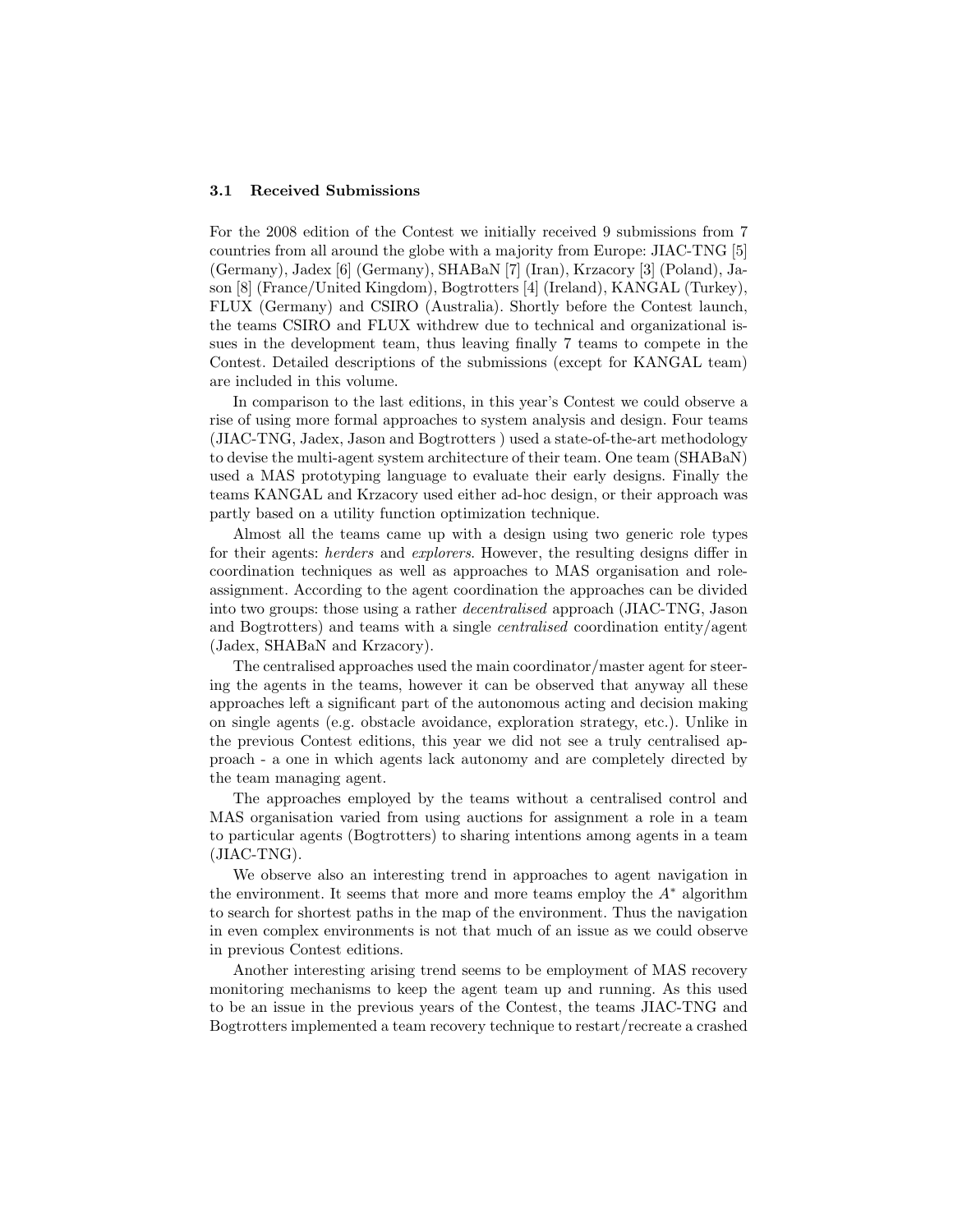agent as well as to inform the restarted agent about the current status of the team knowledge (note that both teams use a decentralised approach).

# 4 Technical infrastructure

In the fourth edition of this Agent Contest, we re-used the technical infrastructure we developed for the previous editions. Briefly, the server's architecture consists of

- 1. simulation plug-in: A replaceable module providing the logics of the environment simulation,
- 2. agent session manager: Responsible for holding the sessions between the server and individual agents and en/de-coding of XML messages of the protocol,
- 3. visualization library: It produced the SVG records from each time frame of the simulation environment state,
- 4. contest webinterface: Providing a public view and interface to the MASSim server, and
- 5. MASSim core module: Managing the tournament scheme and providing the connection between the simulation plug-in, agent session manager and webinterface.

A more detailed description of the system can be found in the report on the second edition of the Agent Contest [17]. The system is published on the official Contest website: http://cig.in.tu-clausthal.de/AgentContest/.

#### 4.1 Contest preparation

As in previous editions, before the tournament itself, the Contest organisation went through several preparatory stages. We released the scenario description for the Agent Contest on 18 February 2008 and updated on 18 April 2008. The communication protocol for the simulation scenario was released later on 13 March 2008. The Agent Contest testing phase was launched on 29 April 2008 and ran until the very Contest tournament launch on 26 May 2008. During this period, which lasted more than one month, the participants could freely connect to the testing server and test their agents in a simulated match against our dummy Bot agent team. We did not allow different teams to compete against each other as this should happen only during the tournament itself. During the testing phase, few minor bugs in the scenario implementation were discovered and quickly fixed.

#### 4.2 Tournament

The Agent Contest 2008 tournament itself was launched on Monday, May 26th  $2008$  at about 10:00 CEST (UTC/GMT+2). A few days in advance, the participants received the Internet coordinates of the tournament server together with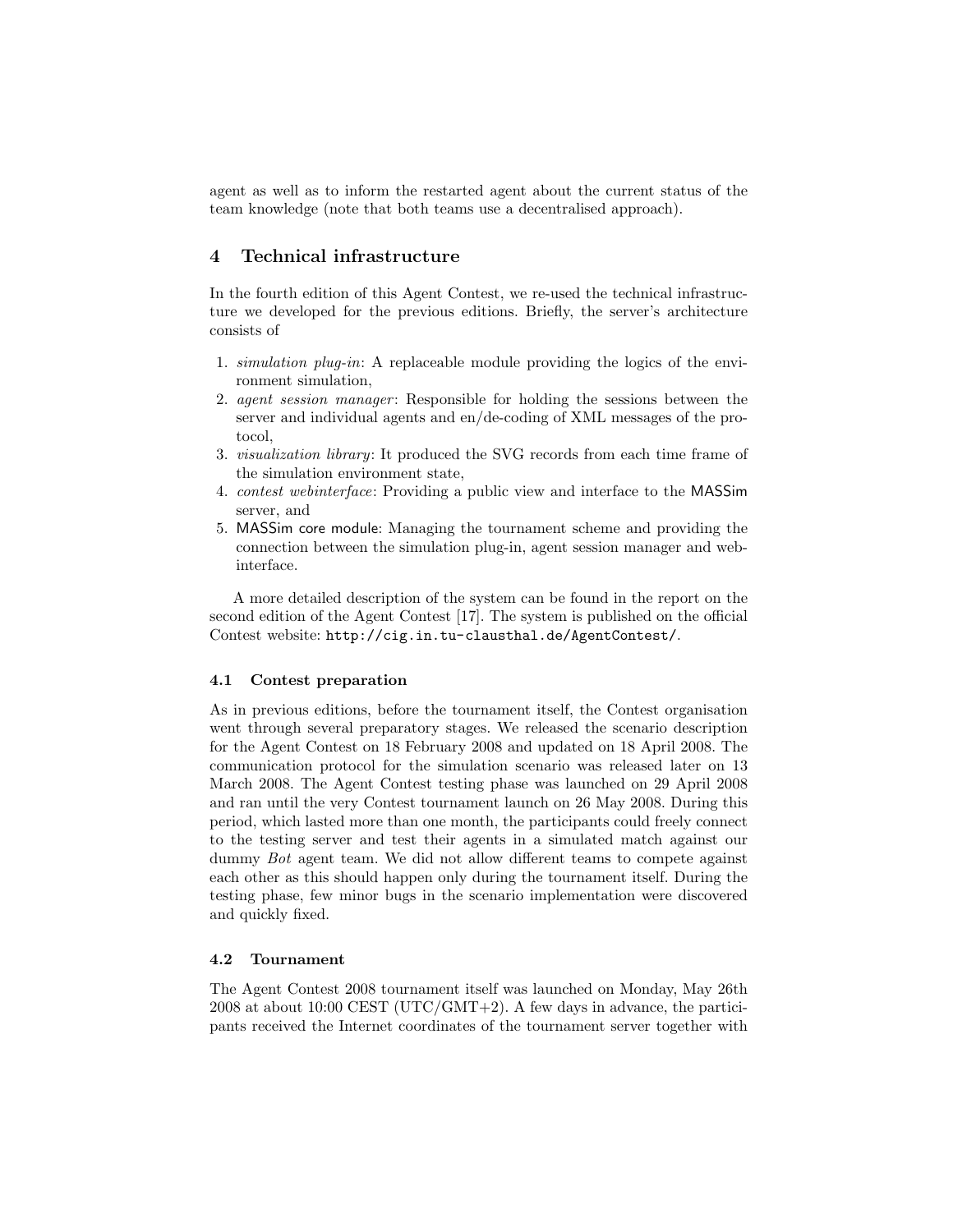credentials for their agents. The Agent Contest was served on the three tournament servers called Agent-Contest1, Agent-Contest2, and Agent-Contest3 that could be observed via a web-interface at the address http://agentserver.in. tu-clausthal.de. We provided also a chat space for participants, what in the course of the tournament itself turned out to be a vital and efficient communication tool.

The teams competed against each other on four successive days and based on three different simulation servers. The time table of these matches are shown below<sup>2</sup> :

| Dav      | server Agent-Contest1    | AgentContext2                               | AgentContest3         |
|----------|--------------------------|---------------------------------------------|-----------------------|
| 26th May | Jason vs SHABaN          | Jadex vs Bogtrotters                        | JIAC-TNG vs krzaczory |
|          |                          | Jadex vs KANGAL                             |                       |
|          |                          | Bogtrotters vs KANGAL                       |                       |
| 27th May | Jason vs Jadex           | JIAC-TNG vs Bogtrotters krzaczory vs KANGAL |                       |
|          |                          |                                             | krzaczory vs SHABaN   |
|          |                          |                                             | KANGAL vs SHABaN      |
| 28th May | Jason vs krzaczory       |                                             | JIAC-TNG vs Jadex     |
|          | Jason vs Bogtrotters     |                                             | JIAC-TNG vs SHABaN    |
|          | krzaczory vs Bogtrotters |                                             | Jadex vs SHABaN       |
| 29th May | Jason vs JIAC-TNG        | krzaczory vs Jadex                          | SHABaN vs Bogtrotters |
|          | Jason vs KANGAL          |                                             |                       |
|          | JIAC-TNG vs KANGAL       |                                             |                       |

All results, together with the SVG recordings of all the matches can be downloaded from http://agentserver.in.tu-clausthal.de.

### 4.3 Simulation instances

The teams competed in matches each consisting of 3 different grid simulations with identifiers  $CowSkullMountain$ ,  $RazorEdge$  and  $Street$  (Figure 1). All scenarios are handcrafted labyrinths to challenge agent teams obstacle avoiding and communication approaches.

## 5 Contest results

The winner of the ProMAS Agent Contest 2008 was the JIAC-TNG team from the DAI-Labor, Technische Universität Berlin, Germany. They gained the highest number of points: 46. The second team was Jadex (Germany) with 42 points followed by the SHABaN team (Iran) with 37 points. The summary of the whole tournament is summarised in the Table 1.

# 6 Conclusion

As in the previous Contest editions, our main motivations behind this Agent Contest are the following:

<sup>&</sup>lt;sup>2</sup> The table is fragmented due to the fact that the tournament was originally scheduled for 9 participating teams.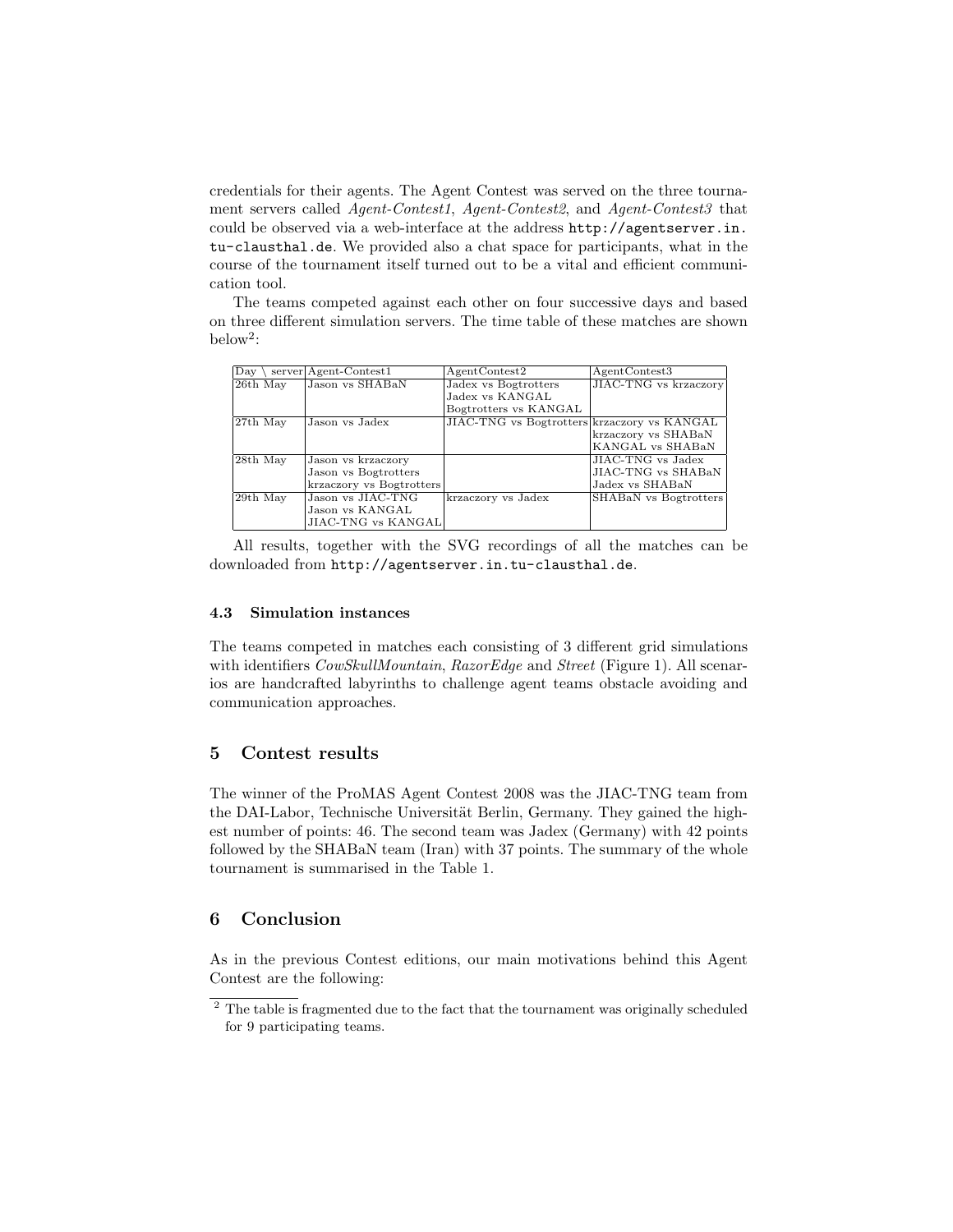

Fig. 1. Initial simulation scenarios cowskullmountain, razoredge, and street

| Rank | Team                          | CowScore Points |    |
|------|-------------------------------|-----------------|----|
| 1.   | JIAC-TNG team                 | 643             | 64 |
| 2.   | Jadex                         | 542             | 42 |
| 3.   | <b>SHABaN</b>                 | 373             | 37 |
| 4.   | krzaczory                     | 379             | 26 |
| 5.   | Jason                         | 393             | 21 |
| 6.   | $b$ ogtrotters                | 305             | 13 |
| 7.   | <b>KANGAL</b>                 | 32              |    |
| --   | $\cdots$<br>$\mathbf{r}$<br>- |                 | п. |

Table 1. Final tournament results.

- to foster the research and development of practically oriented approaches to programming multi-agent systems, and
- to evaluate the state-of-the-art techniques in the field, and
- to identify key problems using these techniques.

After the success of the previous three editions of the Agent Contest we recognised a need to shift the main focus of the Contest scenario from basic agentsystem issues (testing the state-of-the-art approaches to programming agents) more towards a multi-agent setting, i.e. coordination and cooperation strategies among agents in a MAS team. For the 2008 edition we devised a new scenario  $cows \& couboys$ , which turned out to be more challenging and entertaining than the previous gold miners scenario. The main emphasis was to construct a competition scenario in such a way that the success of the team should strongly depend on coordination of several agents. This was achieved by our design decision, not to allow to push a group of cows in a certain direction by a single agent.

Although initially we have been rather sceptical about solubility of the scenario (and we still do not know a perfect solution), it turned out that the competing teams performed rather well. The most difficult scenario turned out to be the RazorEdge map 1. To push a group of cows through the narrow opening in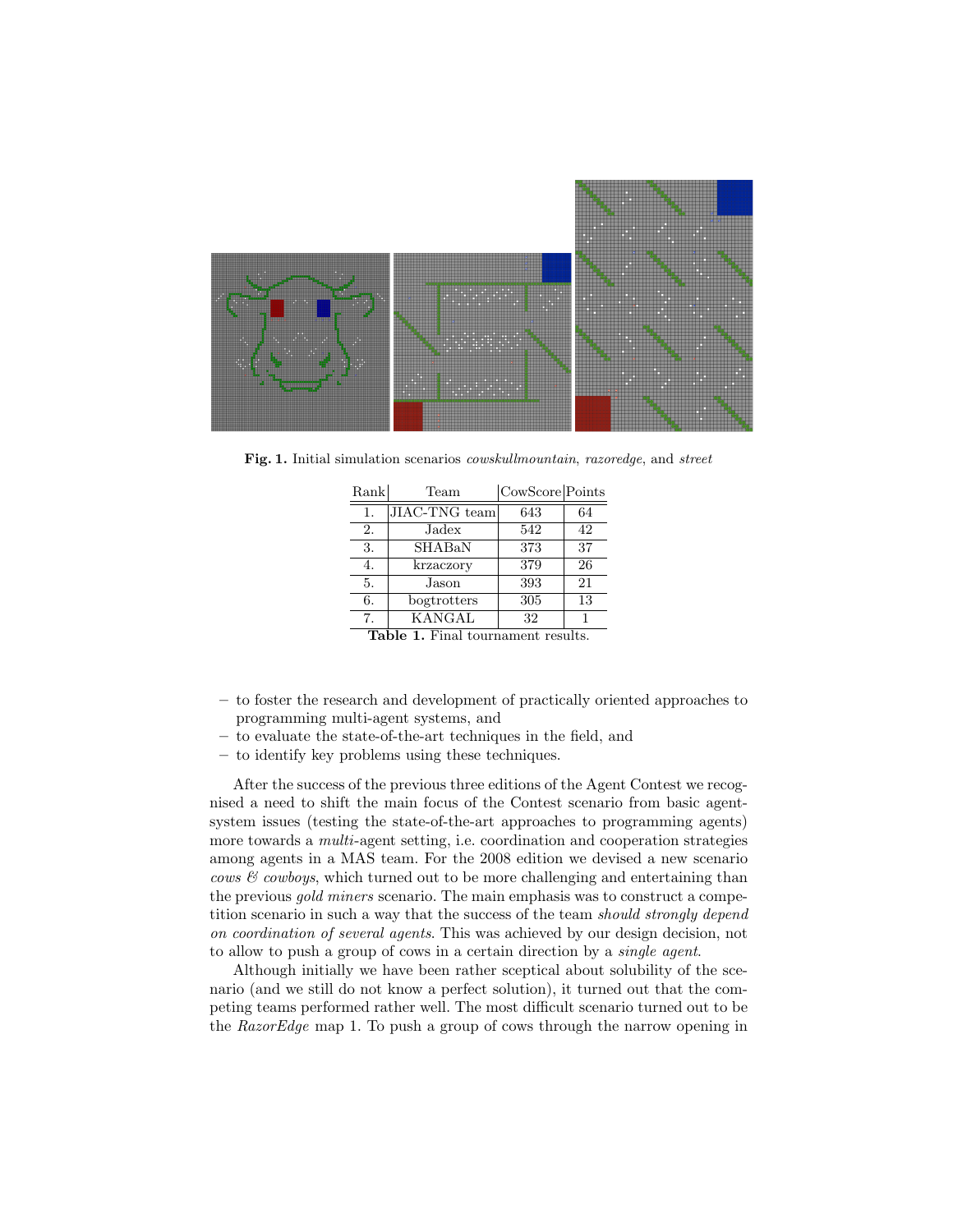the map so that cows do not escape in the wrong direction turned out to require good cooperation abilities of the agent team. In scenarios similar to this we see still a potential for improvement of agent team performance.

Similarly to the previous Contest editions, we collected interesting feedback from the participants. To our pleasure, it turns out that one of the main gains from participating in the Agent Contest tournaments are contributions to testing and debugging of the participants MAS-oriented frameworks and programming systems. Another important aspect seems to be the educational value of the Contest: We seem to attract more and more teams including students on both post-graduate, as well as undergraduate levels.

We run this year's Contest edition in a different organisational structure. We divided the tournament into four sub-tournaments, each ran on a separate day. On each day we executed three parallel contests. This resulted into a significant decrease of the tournament running time and allowed us to use larger maps and more complex scenarios for individual simulations. In the future we want to further follow this line.

# 7 Acknowledgements

We are very thankful to the students of the Department of Informatics of Clausthal University of Technology. They worked very hard in order to meet all the deadlines and deliver high-quality code. In particular, our thanks go this year to

- Jens Dehnert and
- Slawomir Deren

for the numerous hours they have invested to help us get the scenario and the tournament ready in time.

# References

- 1. http://www.sics.se/tac.
- 2. http://www.agentcities.org/EUNET/Competition.
- 3. AC08 system description. Sixth International Workshop on Programming Multi-Agent Systems, 2008.
- 4. Dublin Bogtrotters: Agent Herders. Sixth International Workshop on Programming Multi-Agent Systems, 2008.
- 5. Herding agents JIAC TNG in Multi-Agent Programming Contest 2008. Sixth International Workshop on Programming Multi-Agent Systems, 2008.
- 6. On Herding Artificial Cows: Using Jadex to Coordinate Cowboy Agents. Sixth International Workshop on Programming Multi-Agent Systems, 2008.
- 7. SHABaN multi-agent team to herd cows. Sixth International Workshop on Programming Multi-Agent Systems, 2008.
- 8. Using *Jason* and  $M$ oise<sup>+</sup> to develop a team of cowboys. Sixth International Workshop on Programming Multi-Agent Systems, 2008.